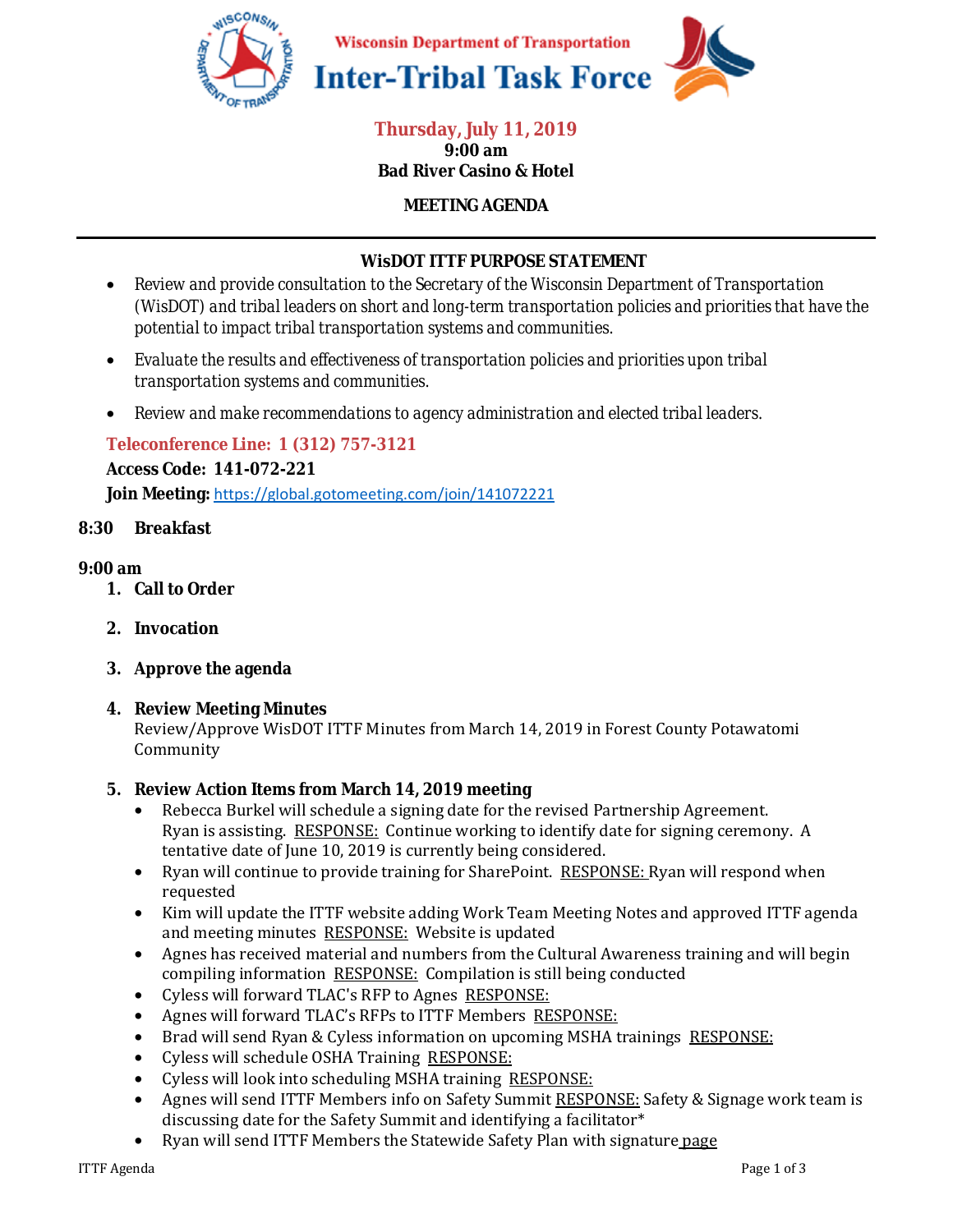

**Wisconsin Department of Transportation Inter-Tribal Task Force** 



- RESPONSE: ITTF members will request council attention and permission to release the Statewide Safety Plan (Ryan volunteered to assist in presenting if requested.)
- Stacey will begin to schedule site visits. Will put together an email and work with Ryan & Agnes to coordinate RESPONSE: Will need to identify another ITTF representative for review
- Agnes will send out work team rosters for ITTF Members to confirm or move to another work team RESPONSE: Included in ITTF meeting packet
- Agnes will follow up with Ryan Murphy on GAP Analysis timeline RESPONSE: Ryan stated he'll have a draft ready in mid-May
- Agnes will send out GAP Analysis timeline to ITTF Members
- Brad will send Agnes Clean Diesel Equipment grant information RESPONSE: Brad sent out notice to the ITTF
- Agnes will share Clean Diesel Equipment grant information with ITTF Members RESPONSE: Brad Bowman sent an email to all the ITTF
- David will send Agnes information regarding the current THPO vacancy
- Agnes will share Oneida's THPO vacancy information with the ITTF Members RESPONSE: Sent notice to ITTF
- Ryan will send ITTF Members an updated report for local project programs RESPONSE: WisDOT Regional Liaison reports are included in meeting packets
- Ryan will pursue options for emergency snow removal RESPONSE: Referred to Regional WisDOT Tribal Liaisons
- Agnes will send ITTF Members information regarding the Federal Highway Administration vacancy RESPONSE: Have not received new appointee yet. Will keep the ITTF informed. Daniel Holt was named as our contact for FHWA

## **6. WisDOT Presentation on the WISLR System at 1:00 pm.**

- **7. Gap Analysis Report Ryan Murphy, OES Project Engineer/Supervisor (Approximately between 1:30 – 2:00 pm)**
- **8. Secretary Department of Transportation Consultation on September 4, 2019 in Milwaukee at the Potawatomi Hotel & Casino. Bring topics for discussion at our next ITTF meeting.**

## **9. 2019-20 Safety Summit – proposed revision to the Annual Work Plan**

### ,**Standing Reports**

- **Chairwoman's Report**
	- Election of Vice Chairperson
- **Statewide-Liaison Report –Brent Pickard & Sandy Stankevich, WisDOT** 
	- Update on Statewide-Liaison Position
	- Native American Hiring Provision
	- Update on Statewide Safety Plan
	- Update on Partnership Agreement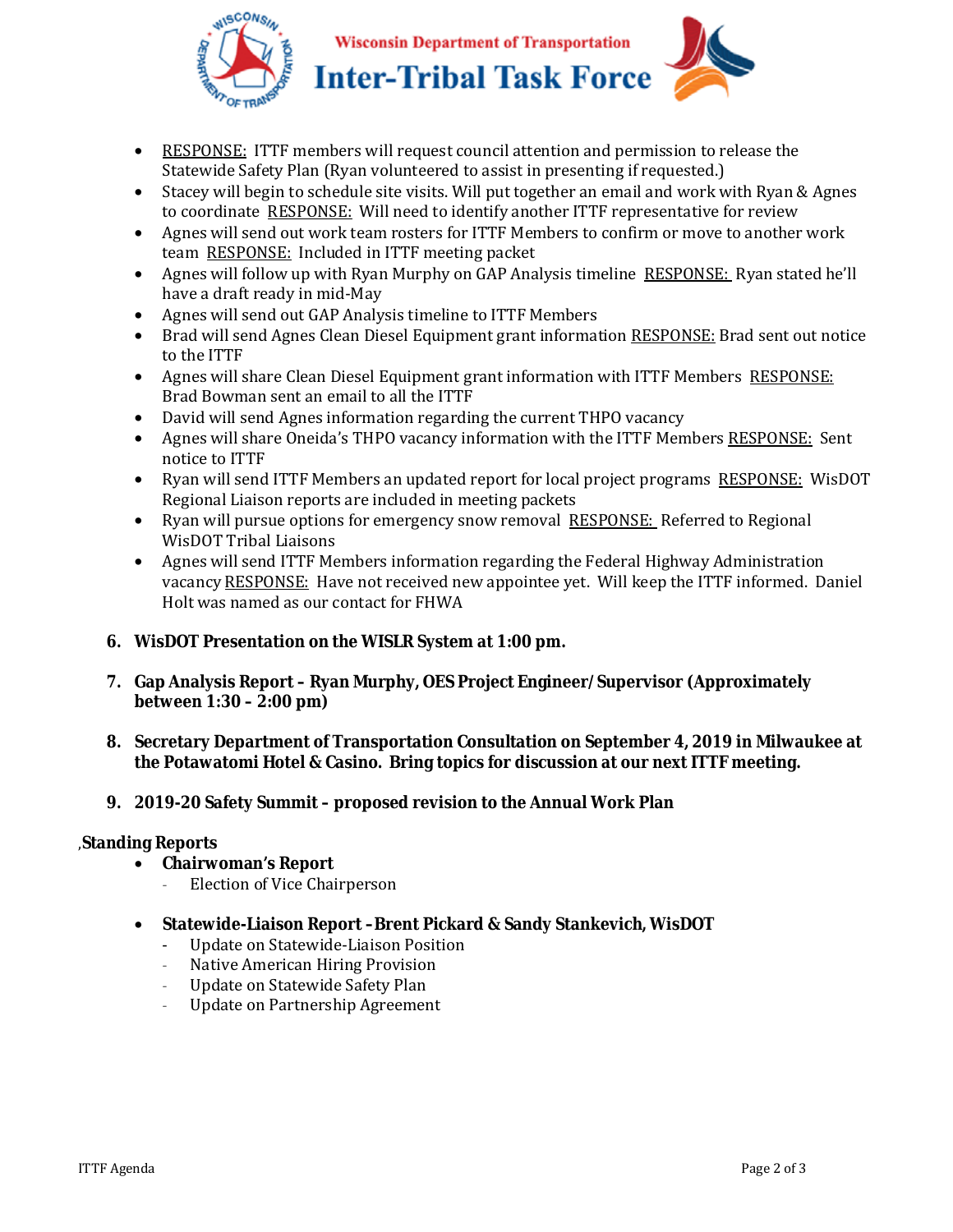

## • **ITTF Coordinator Report – Agnes Fleming**

- Update Work Team Rosters meeting notes
- Update on current year Scope of Work
	- o Update on Transit Peer Exchange held on April 25, 2019
	- o Update on Tribal Real Estate Training held on April 17, 2019
	- o Stem Curriculum
	- o Tribal Certification Webinars
	- o 2019 WTTC Update

### • **Tribal Labor Advisory Committee (TLAC) – Cyless Peterson**

- 2019-20 Annual Work Plan Draft
- Statewide TrANS Provider meeting
- Developing Urban Indian and Women in the Trades Outreach
- Baseline Assessment
- Cultural Curriculum Update

### • **Tribal Historic Preservation Officers (THPO)**

- THPO Listening Session – April 23 & 24 - THPO Update

### **10. Tribal Reports**

| <b>Bad River</b>         | <b>Ben Connors</b>        |
|--------------------------|---------------------------|
| Forest County Potawatomi | <b>Todd Mulvey</b>        |
| Ho-Chunk                 | <b>Brett Blackdeer</b>    |
| Lac Courte Oreilles      |                           |
| Lac du Flambeau          | George Thompson           |
| Menominee                | Crystal Chapman-Chevalier |
| Oneida                   | David Jordan              |
| Red Cliff                | Jeff Benton               |
| Sokaogon Chippewa        | Chris McGeshick           |
| St. Croix                | <b>Delores Staples</b>    |
| Stockbridge-Munsee       | William Miller            |
|                          |                           |

#### **11. Tribal Liaison Reports**

|                    | Brent Pickard/Sandy Stankevich WisDOT - Interim Statewide Tribal Liaison |
|--------------------|--------------------------------------------------------------------------|
| Nicole Flamang     | WisDOT – NW                                                              |
| Sandy Stankevich   | $W$ is $DOT - NC$                                                        |
| Matt Halada        | $W$ is $DOT - NE$                                                        |
| Jennifer Robertson | <b>BOTS</b>                                                              |

### **12. Bureau of Indian Affairs – David O'Donahue**

### **13. Federal Highway Administration – Daniel Holt**

### **14. Adjournment**

#### **15. Materials List**

- 3-14-19 ITTF Meeting Minutes
- WTTC Report & 2019 WTTC Save the Date
- Preliminary report for Transit Peer Exchange & Tribal Real Estate Training
- GAP Analysis
- STEM Curriculum Report
- Tribal Liaisons Reports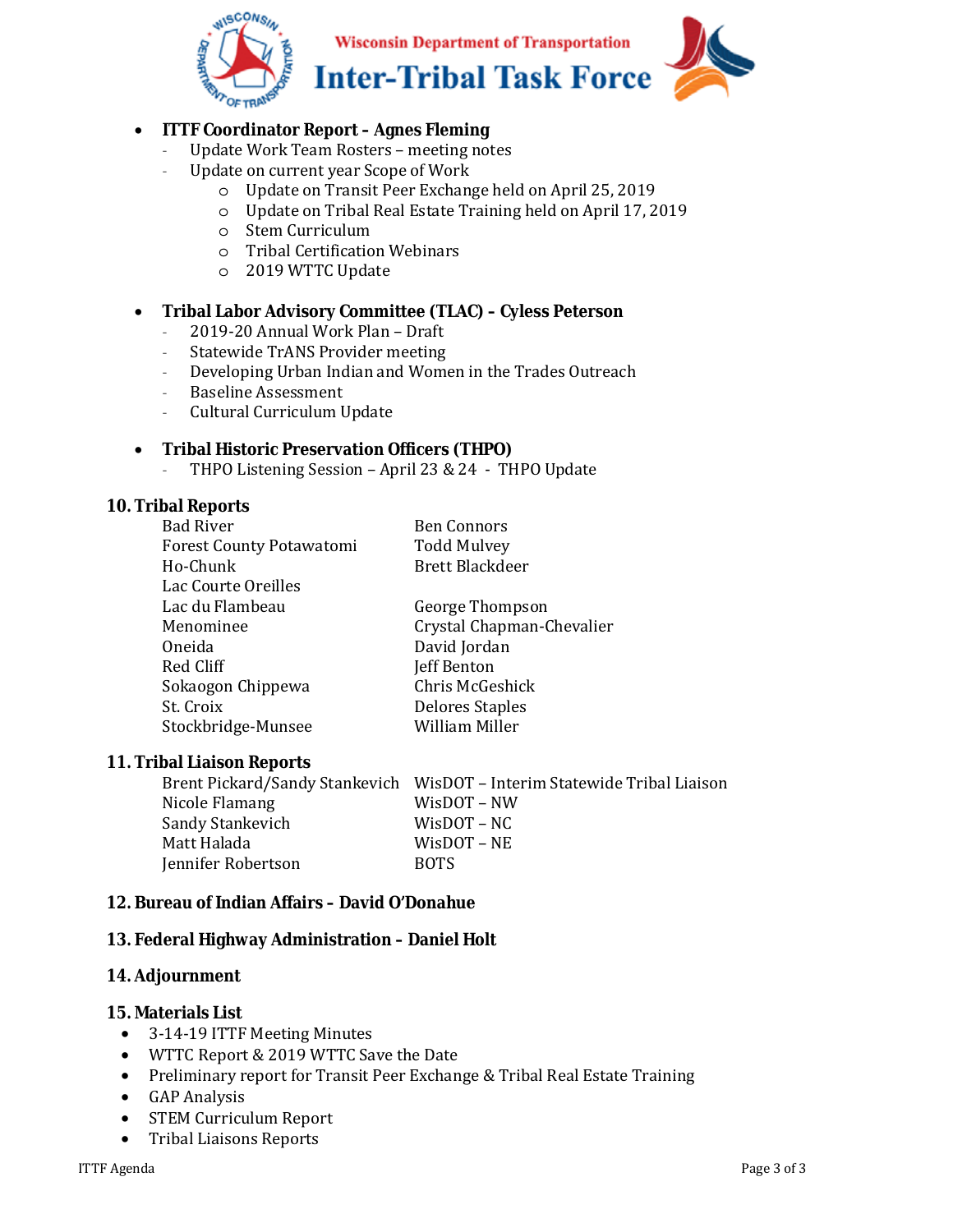

# **ITTF Meeting Minutes**

Thursday, March 14. 2019 9:00 am – Potawatomi Carter Casino Hotel, Wabeno, WI

## **WisDOT ITTF PURPOSE STATEMENT**

- *Review and provide consultation to the Secretary of the Wisconsin Department of Transportation (WisDOT) and Tribal leaders on short and long-term transportation policies and priorities that have the potential to impact Tribal transportation systems and communities.*
- *Evaluate the results and effectiveness of transportation policies and priorities upon Tribal transportation systems and communities.*
- *Review and make recommendations to agency administration and elected Tribal leaders.*

**Members in Attendance:** Stacey Schreiber (Chair), Delores Staples (Vice Chair), Ward Staples, Brad Bowman, Alan Johnson (LCO Proxy), Todd, Mulvey, Ward Staples, Todd Mulvey, Ryan Greendeer, Nicole Flamang

**Members on Teleconference:** Matthew Halada, Nathan Gordon, David Jordan, Emerson Coy

**Others on Teleconference:** Dave O'Donahue and Cyless Peterson

**Others in Attendance:** Promise Bakken, Gary Mejchar, Kim Swisher, Les Slater, Agnes Fleming, Renita Warrington, Kimberly Latender

The meeting was called to order at 9:11 am by Delores Staples – Vice Chair.

Emerson did the Invocation.

**Approve the Agenda:** A motion was made by D.J. and seconded by B.B. to approve the agenda as presented. Motion passes unanimously

**Review / Approve Meeting Minutes:** A motion was made by E.C. and seconded by T.M. to approve the meeting minutes as presented. Motion passes unanimously.

## **Review Action Items:** Ryan Greendeer provided

- Ryan is working with involved parties to set a date for the Partnership Agreement.
- Ryan will continue to provide SharePoint training as requested.
- Kim S. will continue to update the ITTF website with agendas, approved meeting minutes, and ewebinars.
- Agnes sent attendance reports to Tribal Leaders.
- Agnes is working on Cultural Awareness training evaluations
- Cyless will forward TLAC RFP to ITTF Members
- Agnes to forward TLAC RFP to Tribal Leaders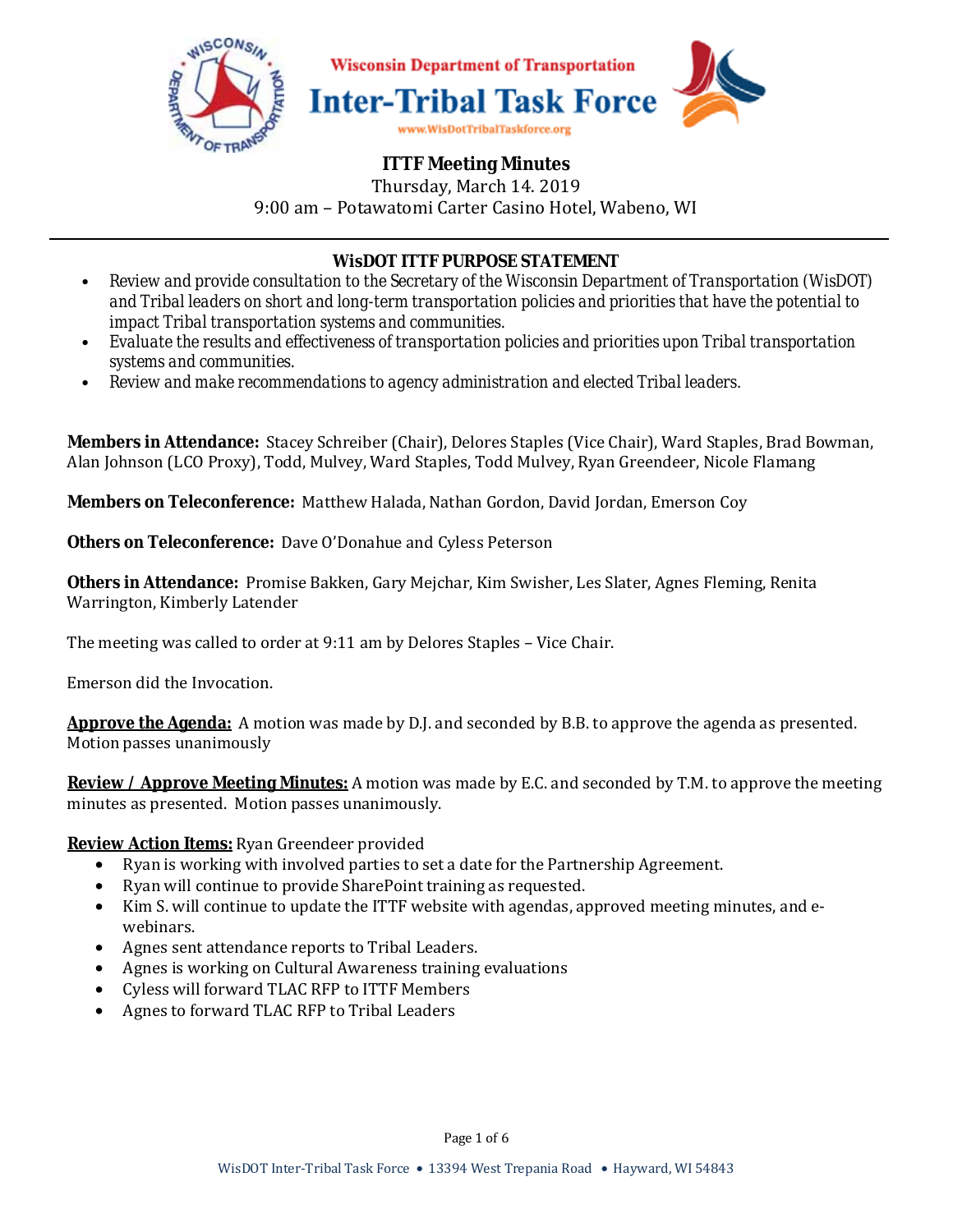

**Statewide Tribal Liaison Report:** Ryan stated that there are several projects over the next six years that will include the Native American Hiring provision. Detailed regional reports will be provided at the next TLAC meeting on April 18, 2019.

TLAC overview: OSHA Training is looking to be scheduled in May and potentially use Ho-Chunk to provide. Also looking into possibly scheduling MSHA training. B.B. stated that there are a few trainings coming up on April 9/10 & March 27 and will send info to Ryan with a Cyless cc'd.

Discussion on the Tribes potentially developing a NAHP "best practices" tool kit. Ryan volunteered to serve as a technical advisor. Delores asked if we have a lot of Native American businesses registered with the Native American Chamber or if AICCW could send out a notice to businesses when projects come in. Ryan suggested developing a small workgroup to develop a draft of best practice toolkit and a method of sending notices out.

## *Due to weather conditions, Chairwoman Stacey Schreiber arrives at 9:21 am and joins discussion.*

Statewide Safety Plan: Ryan asked if this was presented to the tribes for permission to release. Stacey stated that she did share the information with her Tribe, however, did not receive a response back and asked for recommendations on moving forward to gain acknowledgement/permission to release. Group discussed developing a "signature" page. Ryan will send an email with a signature page and stated that even an email from ITTF reps with a "go ahead" will suffice. Ryan asks ITTF reps to request council response and to let Ryan know if assistance is needed in presenting the Statewide Safety Plan to their council.

**Chairwoman's Report:** Introduction of Les Slater Junior – Fleet Mechanic. She extended an invitation for him to attend this meeting with the intent of him gaining helpful and useful information that relates to the current restrictions and struggles he is encountering. Group welcomed Les.

Transit Peer Exchange coming up next month. Worked with Agnes and details have been solidified. Scheduled for 8:30 am to 5:00 pm, April 25, 2019 in Red Cliff/Bad River.

Site visits to Tribal Leaders was discussed. Will put together an email for it and work with Ryan/Agnes to coordinate.

Survey for assessing ITTF in meeting Tribal needs is out to Tribal Leaders. Waiting on responses.

Election of Chairperson – Open for nominations: T.M. nominated Stacey Schreiber. Motion was seconded by D.S. Motion passes unanimously.

Election of Vice Chairperson – Open for nominations: T.M. nominated Delores Staples. Motion was seconded by D.J. Motion passes unanimously.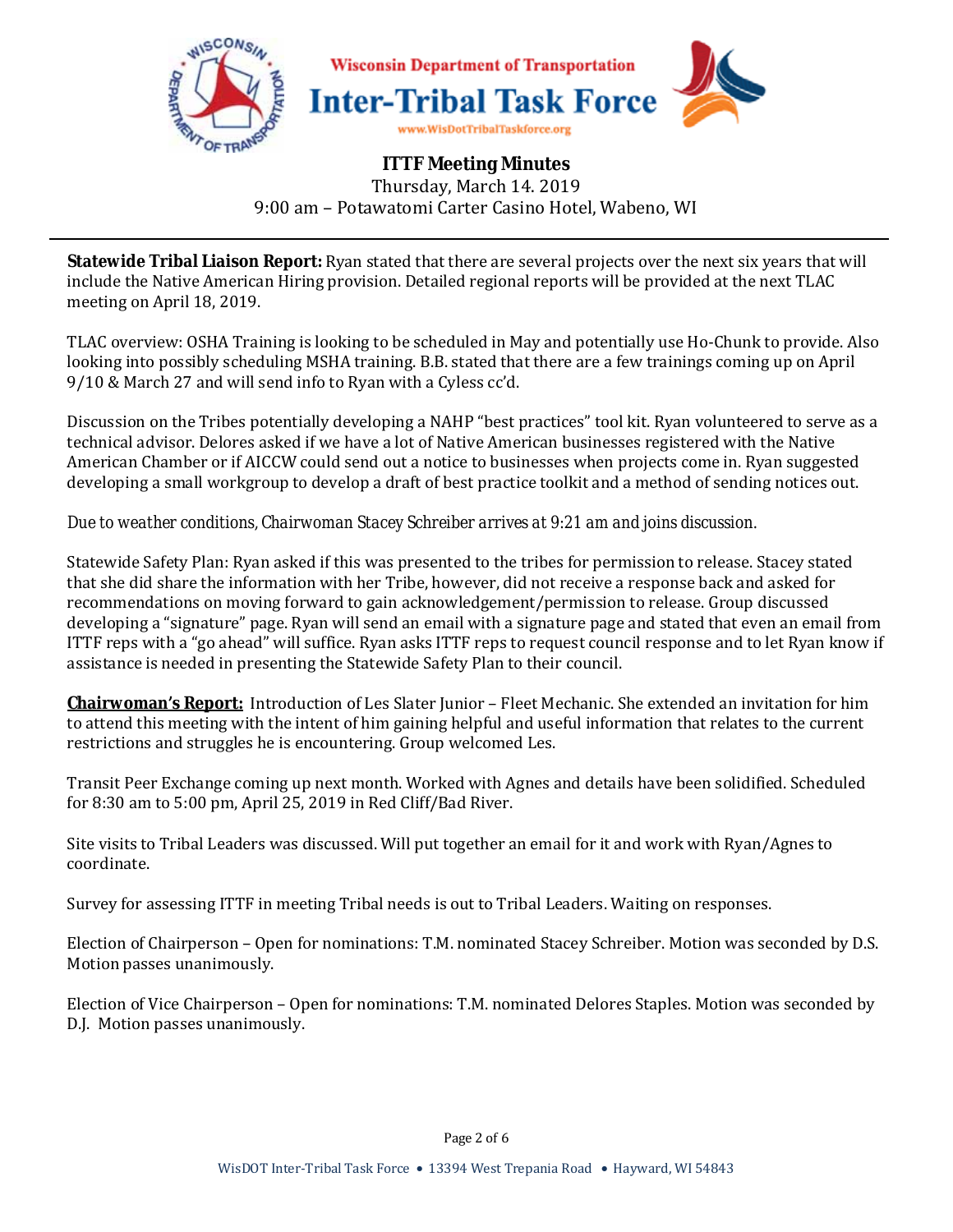

## **ITTF Coordinator Report:**

- Update on Work Team Rosters: Agnes will be sending out work team rosters. She stated that there might be some switching of ITTF reps on each team as a few have requested to switch to another work team. Agnes stated that was fine, however, she expressed that each work team needs to have at least one ITTF rep.
- Update on Current Year Scope of Work:
	- o Transit Peer Exchange scheduled for April 25, 2019, information is in today's meeting packet. Agnes stressed to make hotel reservations as early as possible as that site is busy and strictly adheres to the room block reservation deadline. Brad announced that Menominee has the opportunity to take over the Shawano County Transit.
	- $\circ$  Tribal Real Estate: Scheduled for April 17<sup>th</sup> in Menominee and will be facilitated by Samantha Skenandore. Agenda and information is in today's packet.
	- o Gap Analysis: Has to be done by the end of April. A draft is expected to be sent to ITTF & WisDOT soon. Ryan Murphy has sent out a survey to Tribal Leaders and has to set dates to follow up to gather survey answers. Then he will compile the information and start drafting analysis. Agnes stated she will follow up with Ryan Murphy to get timeline and send timeline to group.
	- o Stem Curriculum: Agnes proposes to carry over into the next IGA SOW budget.
	- o Tribal Certification Webinars: 5 webinars on NADBE are done. Working on 3 webinars on the process of becoming Tribal NADBE. Gary joined via teleconference and stated that he is working on scheduling project stages and is slated to be completed by early April. Gary then gave information on Labor & Business work team's upcoming scope of work. Team is planning on including the development of a 12-month Marketing & Communications Implementation plan. The RFP for this project is currently being developed and will need a review before posting. Advertising for this RFP is scheduled for April. Gary left teleconference.
	- o Law Enforcement Peer Exchange: Agnes moved it into next IGA SOW budget.
	- o 2018-19 Budget Update; A budget modification is currently under review due to projected expenses being inaccurate. Agnes stated that the budget modification indicates a proposal to include the expenses of the PSA, Stem Curriculum, Tribal Certification Webinars and Tribal Real Estate training as a carry-over into the next IGA term.

## 10:28 am – Meeting Break.

10:51 am – Meeting resumed.

Review of the Transit, Safety & Signage, Business & Labor, and Real Estate work team meeting minutes. D.S. motioned to approve meeting minutes, seconded by D.J. Motion passes unanimously.

• Agnes/Kim posts the four work team meeting notes to ITTF website.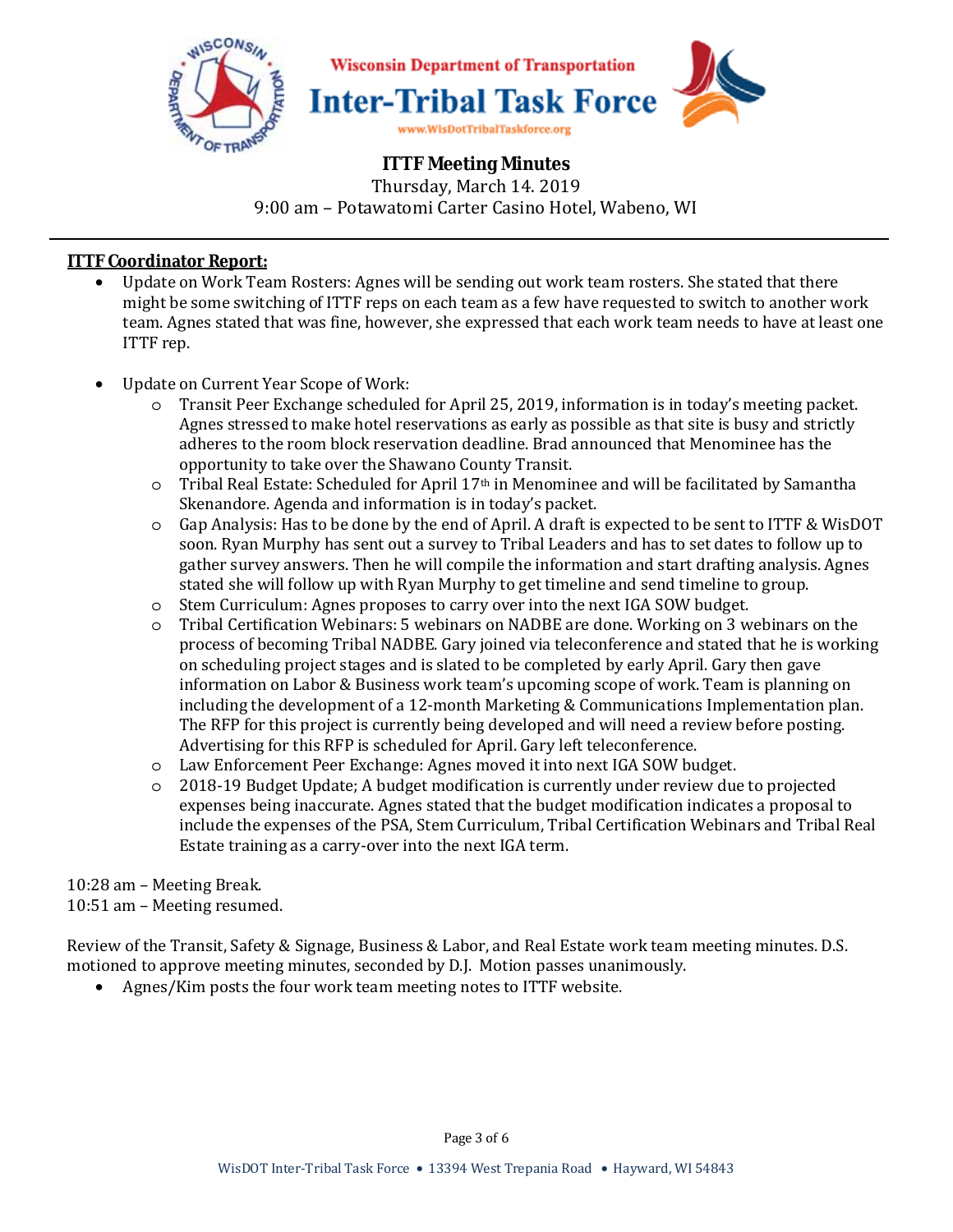

# **ITTF Meeting Minutes**

Thursday, March 14. 2019 9:00 am – Potawatomi Carter Casino Hotel, Wabeno, WI

## Item #6: ITTF Coordinator Report

- o Annual Work Plan Draft: Carry over from 18/19 into 19/20 work plan will include Law Enforcement Peer Exchange and Stem Curriculum.
	- Safety: An overview on the safety work team SOW was provided and included: reciprocal agreements & tribal license plate policy, commercial vehicle enforcement training, Tribal Transportation Safety Summit and a new series of safety posters. D.S. suggested to push the reporting of accidents. Agnes suggested a message that included the concept of "Slow down" in construction zones. They are family members too." The group discussed personalizing the posters so that travelers can identify with their own people. The idea to include tribal kids was also expressed. Other ideas for the posters included: School Bus, Motorcycles, and ATV Safety.
	- Real Estate: training in spring of 2020 information will be sent out.
	- Transit Peer Exchange in spring of 220. Information will be updated on ITTF website.
	- Labor & Business: Started the planning process for WTTC. New project A communications & marketing plan will be added (previously mentioned by Gary). The RFP for this project is currently being developed. Advertising RFP in April and contracting in May.
	- GAP Analysis: needs to be reviewed once completed to determine holes and new duties.
	- WTTC planning: Agnes stated that the planning committee has begun meeting on the establishing the agenda for the 2019 WTTC on October 29<sup>th</sup> & 30<sup>th</sup>. 2019. The committee is seeking ideas on topics for sessions included in the 4 tracks. A few ideas were then discussed that included: How to work with State Contracts for salt & sand shortages, TTAP (suggested online courses), and winter maintenance. Agnes stated that she would be meeting with the Radisson to determine lay out of the rooms for the sessions and events. Delores & Stacey volunteered to accompany Agnes during the floor plan walkthrough.

B.B. motioned to approve the Annual Work Plan, seconded by D.S. motion passes unanimously.

o 2018 WTTC Report: Went over agenda and report details. Followed with a brief ITTF website tour.

Lunch Break at 12:02 pm. Meeting resumed at 12:40 pm.

**Tribal Labor Advisory Committee (TLAC):** Cyless shared that the 2019-20 annual work plan draft will be finalized for review soon. An upcoming Statewide TrANS Provider meeting is scheduled for April 12, 2019. Doing more outreach to educate stakeholders on TLAC opportunities and collaborate with other TrANS providers to develop Urban Indian and Women in the Trades initiatives. Cyless stated that the baseline assessment is in the final stages and will be available for approval at the next TLAC meeting. The cultural curriculum RFP has been awarded to B Team Strategy, who will provide first trainings. Trainings are scheduled to be developed by June.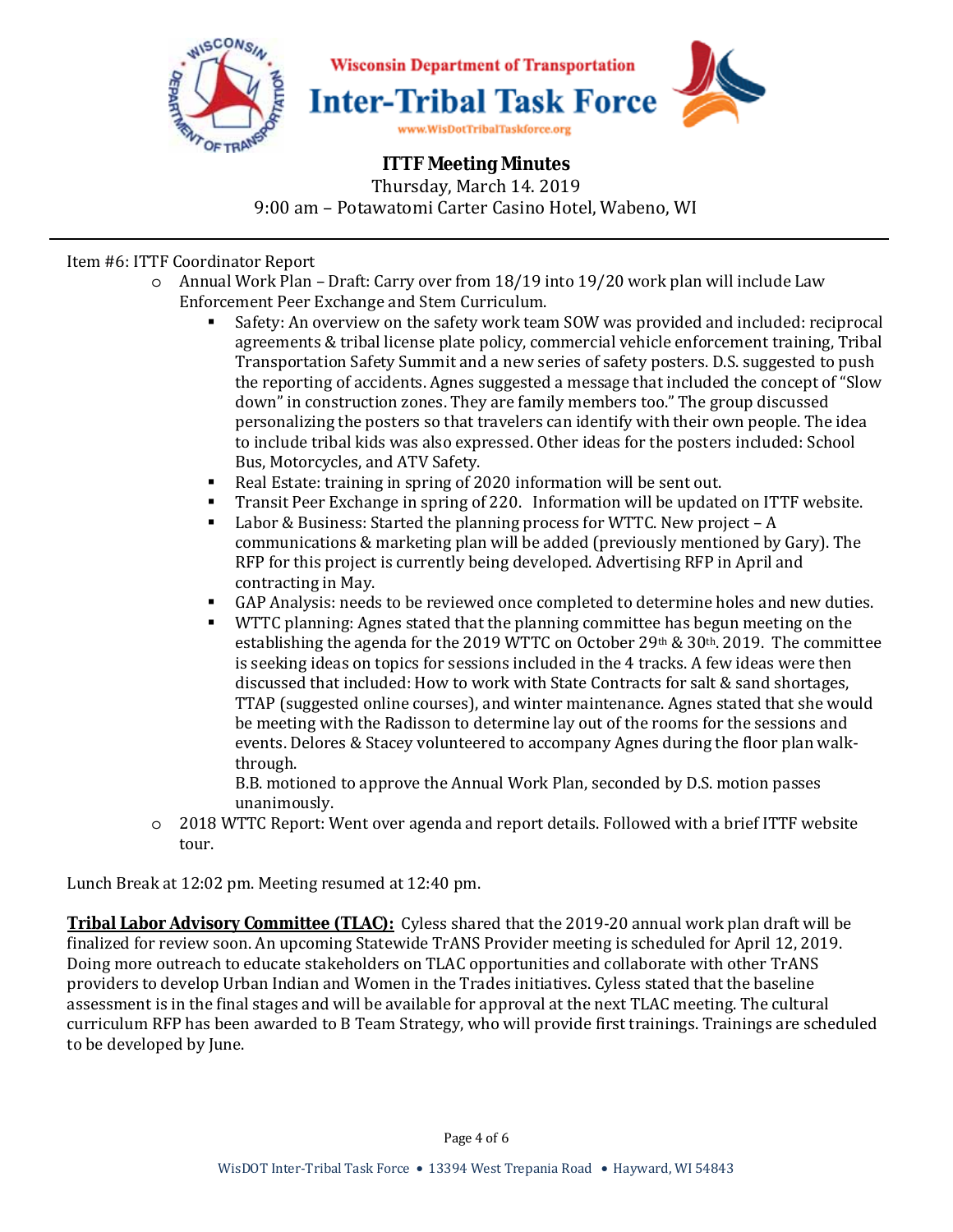

**Tribal Historic Preservation Offices (THPO):** Cassandra not present. Ryan provided the following information on behalf of THPO: IGA SOW has fallen behind and there are concerns about SOW being completed before the end of current IGA. A renewal of the IGA is currently in OGC for review. No other tribes have expressed an interest in taking over project and it has not been sent out or advertised as being open to other Tribes.

# **Tribal Reports:**

- Bad River Representative not present.
- Forest County Potawatomi Todd provided an update. They are currently removing a lot of snow and have plans to use brine to break up built-up ice soon. Todd also stated that they are experiencing a shortage of sand.
- Ho-Chunk Representative not present.
- Lac Courte Oreilles Alan stated that snow removal was a big focus now and they have a few BIA projects to finish up this spring.
- Lac du Flambeau Representative not present.
- Menominee Brad stated that they are currently working on a Keshena project and a clean diesel equi pment grant. He will send grant information to Agnes so she can share with the group. A grant writer idea was then discussed within the group. The idea of a grant writer being available to assist some of the smaller tribes through the grant approval process was then discussed. Ryan suggested adding it to the ITTF SOW and hire a consultant to service this area. Stacey suggested reaching out to the other tribes to see if they would be willing to share their grant documents and post them to the ITTF website.
- Oneida David provided an update that their THPO employee left and took another job. Will send information to Agnes so she can share with the group.
- Redcliff Nathan stated that they are currently doing road maintenance nonstop due to the heavy snowfalls.
- Sokaogon Chippewa Representative not present.
- St. Croix Delores stated that they are also working on snow removal. They are also looking at coordinating a pedestrian bike path meeting to discuss some of the safety hazards.
- Stockbridge-Munsee Stacey stated that they are currently working on snow removal and is currently experiencing a shortage of salt/sand as well.

# **Tribal Liaison Reports:**

Nicole Flamang provided and update on the HWY 2 & HISIP projects and plans to consult with THPO in LCO concerning a bridge project in the future.

Ryan Greendeer provided an update for the SW, SE, NC & NE regions. Highlights included local project programs in Ho-Chunk and Oneida. He received a call from Lac du Flambeau concerning an issue with not having a place to remove and relocate snow. Ryan will be pursing options for emergency snow removal efforts.

**Bureau of Indian Affairs:** Representative not present.